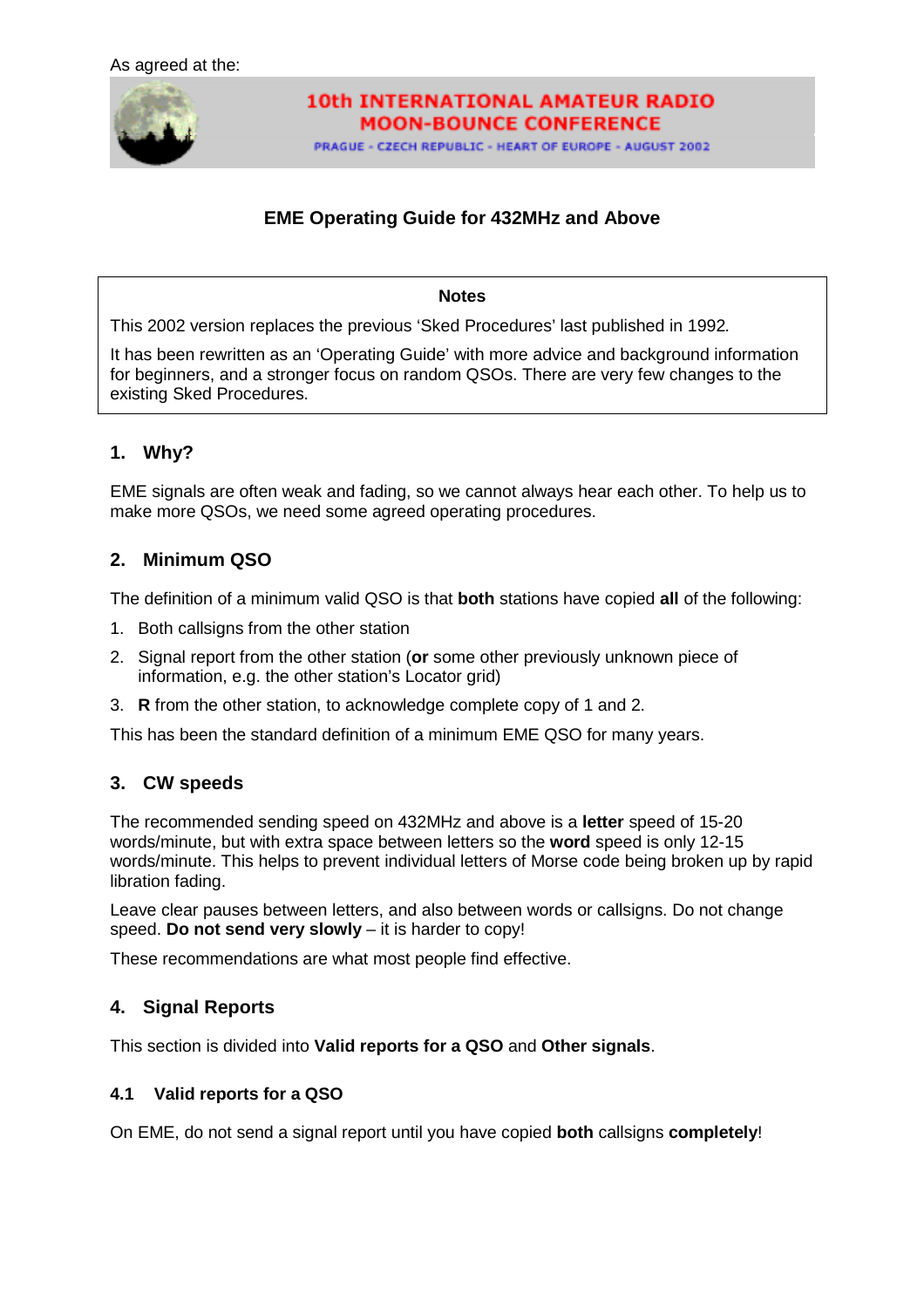Valid signal reports for a QSO on 432MHz and above are:

**M** Very weak, marginal copy but **both callsigns complete** (**M** is valid for a QSO on 432MHz and above)

### **O** Weak, but **both callsigns complete**

Leave clear pauses between letters, so there is no possibility of mistaking **M** and **O**.

**RST** – not the same as on HF. Typical EME RST reports include:

- **339** Stronger than O but still quite weak and difficult copy
- **449** Stronger than 339, almost complete copy
- **559** Very strong (for an EME signal), complete copy.

Other combinations are of course possible, for example:

- **549** Complete copy but not "S5"
- **349** "S4" but difficult to copy

etc...

Remember that **RST** is more difficult to copy than **M** or **O**, so using **RST** can be a risk in skeds and initial QSOs. Some stations do not like to use **RST** in contests because it takes more time.

### **4.2 Other signals**

**T** Receiving something, but no complete callsigns. Note that a **T** report is not valid for a QSO – it is only used to help keep a sked going.

The **T** report is not often used, because with very weak signals there is a risk that the other station will copy it as **M** or **O**, and then the QSO will fail.

**QRZ**, **YYY** etc – procedural signals for random QSOs, more useful than **T** (see \$\$\$ below).

## **5. Skeds**

### **5.1 Skeds co-ordination service**

Most beginners start with skeds, and there is a highly effective world-wide skeds coordination service to arrange skeds for people who want to work new stations.

If you want skeds, contact one of the skeds co-ordinators via the 14.345MHz EME Net or at the e-mail addresses at the top of every Newsletter.

Skeds are usually arranged on the monthly Skeds Weekends published in the Newsletter. **Please be sure to send your sked requests no later than 3 weeks before the next Skeds Weekend**.

You can of course arrange your own skeds, but do not use frequencies on or below 432.070MHz and 1296.070MHz. Reason: these frequencies are used for co-ordinated skeds, and there may be extra skeds that are not in the Newsletter.

## **5.2 Frequency**

The first-named station in the skeds list transmits first, exactly on the agreed frequency for the sked.

The second-named station also transmits exactly on the agreed frequency for the sked.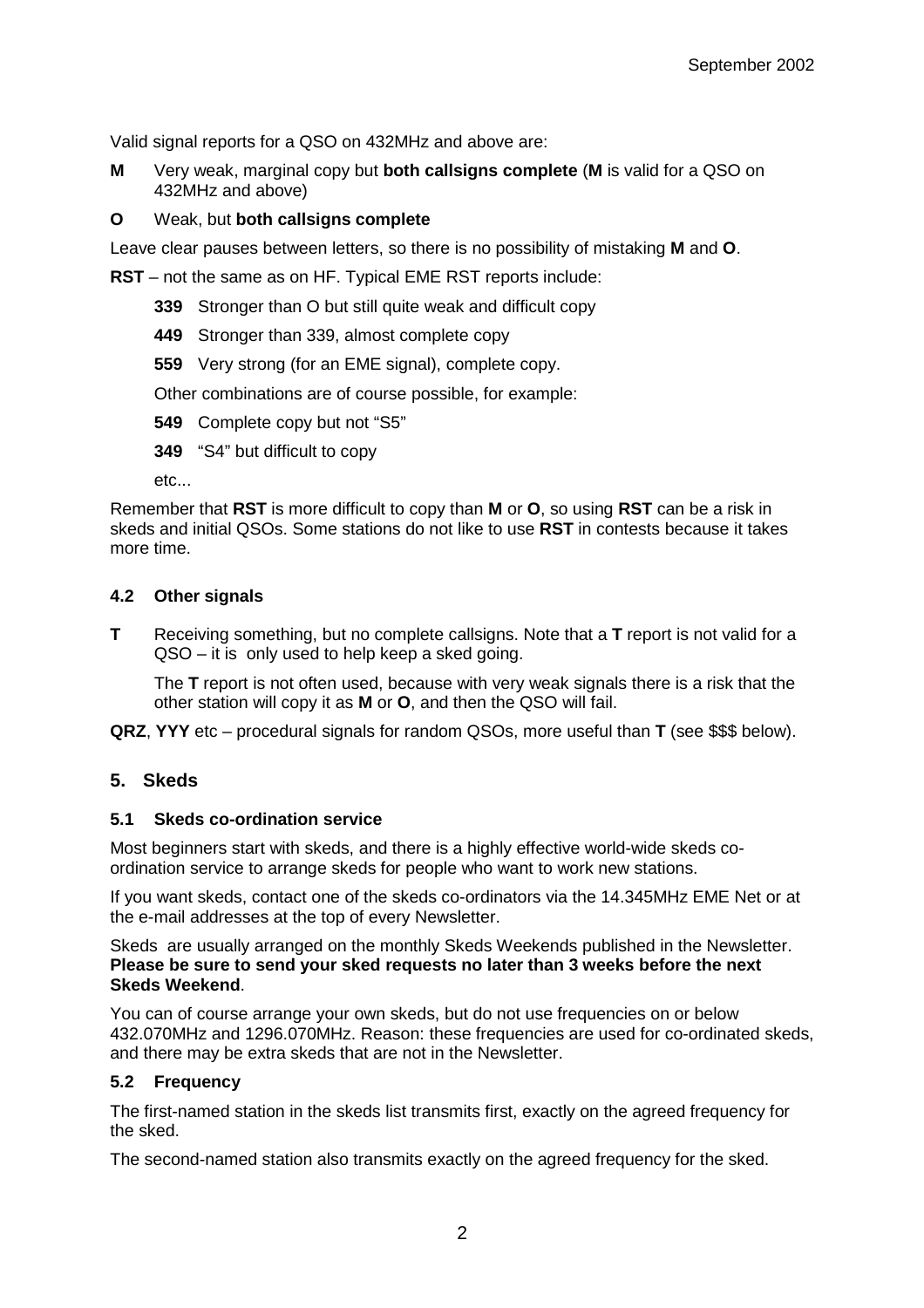## **5.3 Time periods**

Time periods are used for skeds, because the other station may not be copying at the end of a transmission, and may not know when to change over.

For skeds on 432MHz and above, time periods are **2.5** minutes for each transmission, **synchronized to UTC** (+/- 2 sec maximum error).

## **5.4 Example sked QSO**

Skeds list says:

432.045 2300 DL9KR K2UYH

DL9KR sets his TX frequency to exactly 432.045 (using an accurate external frequency counter, not the frequency display on the rig). K2UYH does the same.

### **Initial transmission**

Precisely at 2300:00UTC, DL9KR starts to transmit:

**K2UYH DE DL9KR** (pause) **K2UYH DE DL9KR K2UYH**...

This continues until 2302:30 ... **DE DL9KR K**.

**Further transmissions** – procedure depends on what has been copied.

• **Copied nothing at all**

First 2 minutes – transmit both callsigns.

Last 30 seconds – do **not** transmit!

### • **Copied something, but not copied both callsigns complete**

First 2 minutes – transmit both callsigns.

Last 30 seconds – optionally transmit **T T T** – but note the warning in Section 4.2!

### • **Copied both callsigns COMPLETE, but no report**

First 2 minutes – transmit both callsigns.

Last 30 seconds – transmit report:  $M M =$  difficult copy, or  $O O O =$  easier copy.

Do not change report during a sked period.

Do not mix report with callsigns.

Do not use RST reports in initial skeds, unless you are very confident about signal strengths in both directions.

### • **Copied both callsigns + report**

Full 2.5 minutes - transmit only **MRMR** or **OROR**

### • **Copied both callsigns + report + R confirmation**

Full 2.5 minutes - transmit only **R R R**.

• **Copied R**

If you have copied one **R** from the **R R R**... transmission, **the QSO is now complete**. To confirm this to the other station, it is usual to transmit **R R R, 73 TNX GL SK** etc.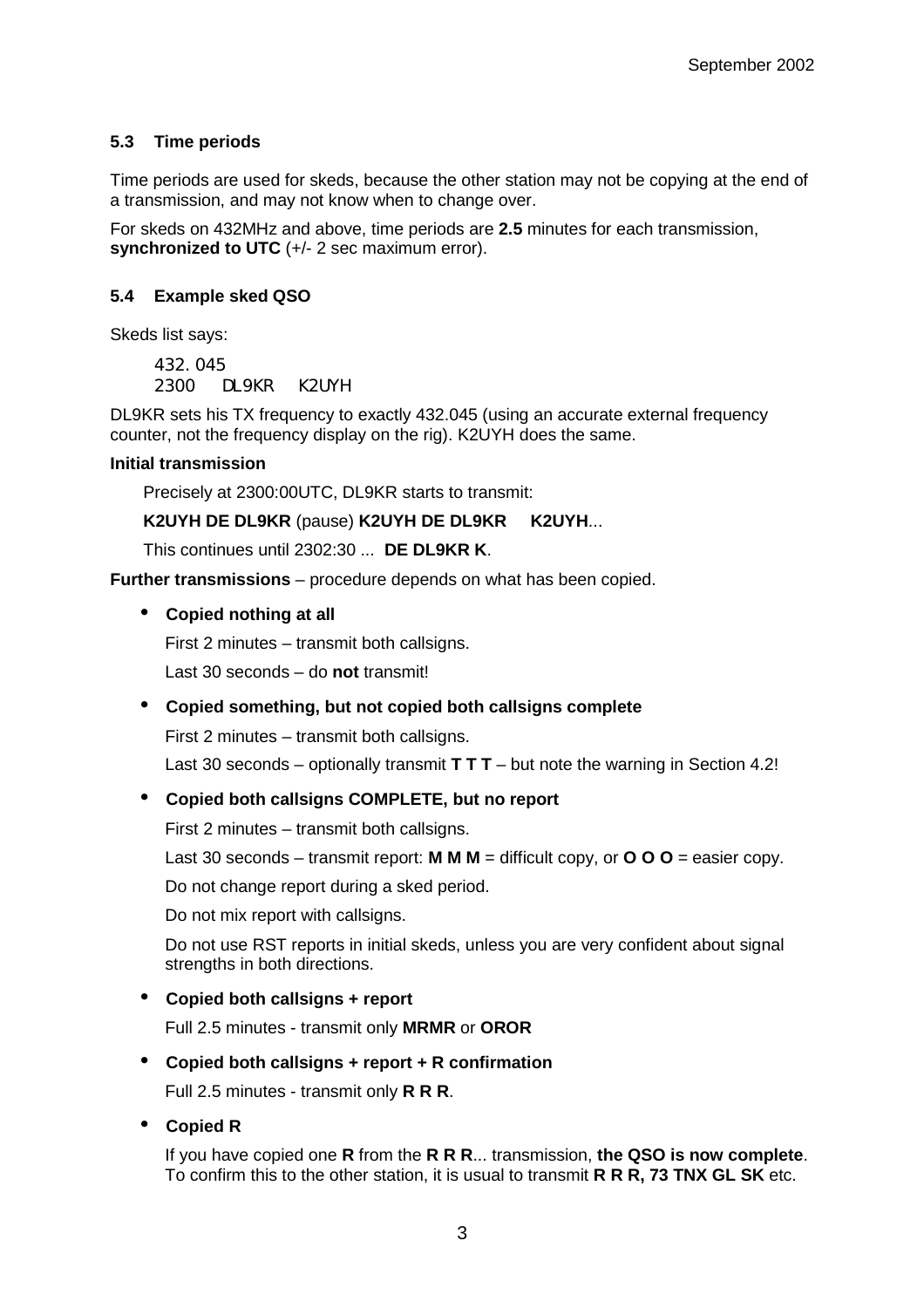## **5.5 Incomplete sked QSOs**

Co-ordinated skeds are of 30 minutes duration. If the QSO is incomplete at the end of the 30 minute sked period, you should generally abandon the sked – someone else will probably need the frequency.

'Private' skeds may continue longer, but should not be on frequencies used for co-ordinated skeds.

## **6. Random QSOs**

Most QSOs on 432MHz and 1296MHz are 'random' – not by skeds. Usually there are no fixed time periods because both stations can hear when to change from RX to TX.

The basic format for a random QSO is the same as for a sked, except that one station has either called CQ, or has signed out of a previous QSO on 'his' frequency.

### **Example**

**K1RQG** has called CQ. **DL4EBY** is going to call him for a random QSO.

### **6.1 Calling a station**

#### **Frequency**

Set your RX clarifier (RIT) so that your echoes are at the same audio pitch as K1RQG's signal. Then he will hear you on exactly the same frequency as *his* own echoes.

You may not want to call exactly on that echo frequency, because it may be the center of a pile-up!

If you cannot hear your own echos, calculate your echo offset using software such as VK3UM, Nova etc, and set your clarifier to that. Take care to set the offset in the correct direction – HF for rising moon, LF for setting moon.

### **Sending callsigns**

Send **both** callsigns – remember that **both** stations **must** copy **both** callsigns for a valid QSO. However, it may be useful to give more repeats of your own callsign to help K1RQG to identify it, e.g:

### **K1RQG DE DL4EBY DL4EBY K1RQG DE DL4EBY DL4EBY**...

The optimum format and length of the call is a matter of operating skill and judgement.

### **6.2 Answering a call**

### **If you copy both callsigns –**

You already know that the other station has copied your callsign. Your answer must make sure that he copies **his** own callsign from **you**.

Reply with both callsigns, with extra repeats of the calling station, e.g:

### **DL4EBY DL4EBY DE K1RQG DL4EBY DL4EBY DE K1RQG**...

Then send a report. The rest of the QSO continues as described in the sked example above.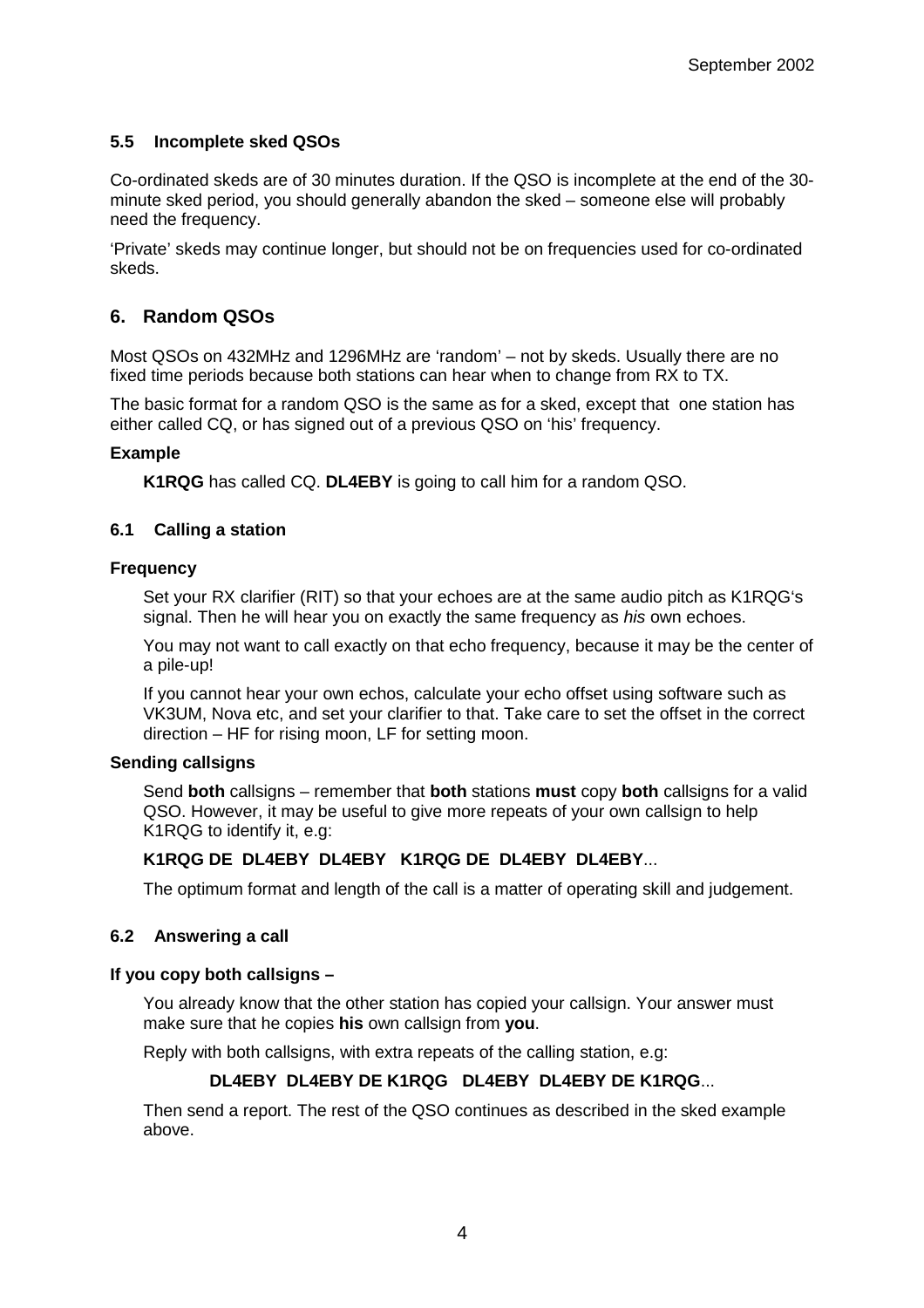## **If you have not copied either callsign for sure –**

Transmit **QRZ? QRZ? QRZ? DE K1RQG**... several times. DL4EBY should reply with both callsigns, for **1 minute or more**. If K1RQG replies with **QRZ?** again, call him for even longer!

Note to other stations: **QRZ? is NOT an invitation to break in!**

### **If you have copied your own callsign –**

Often you copy your own callsign easily, but have difficulty in identifying the unknown callsign. You have two choices:

- a) Call **QRZ?** as above.
- b) Send **Y Y Y Y Y Y Y DE K1RQG**...

**Y Y Y** means "I need **Y**our callsign only. I have already copied my own callsign." DL4EBY should reply with his own callsign **only**, for **1 minute or more**. After a second **Y Y Y**, call for even longer!

**Y Y Y** is very effective, but it needs more use and more publicity!

### **Sending your own callsign**

Only you can decide the most effective way to send your own callsign, when responding to **Y Y Y**. Most people simply transmit their callsigns many times, for example:

### **GM4JJJ GM4JJJ GM4JJJ GM4JJJ GM4JJJ**...

This is the pattern that most people will expect to hear, and will be listening for.

An alternative pattern is to repeat each letter 5 times, for example:

## **OOOOO KKKKK 11111 DDDDD FFFFF CCCCC**

This may be effective for some callsigns... but clearly not for GM4JJJ!

## **7. ARRL VHF/UHF contest procedure**

Some stations in the USA operate EME during ARRL VHF/UHF contests. These use large grid squares (e.g. FN32) as multipliers, but do not require exchange of a signal report. On EME, the procedure is the same as described above, but send your grid square instead of the report.

**G G G** means "I need your grid square for ARRL contest."

### **8. Polarization switching / rotation**

The EME Directory lists stations with linear rotatable (rot.) and linear switchable (h/v) polarisation capability.

If only one station can change polarization, he should optimize polarizations in both periods, and should transmit second in skeds.

If both stations can change polarization, both stations should transmit horizontal and switch/rotate to receive.